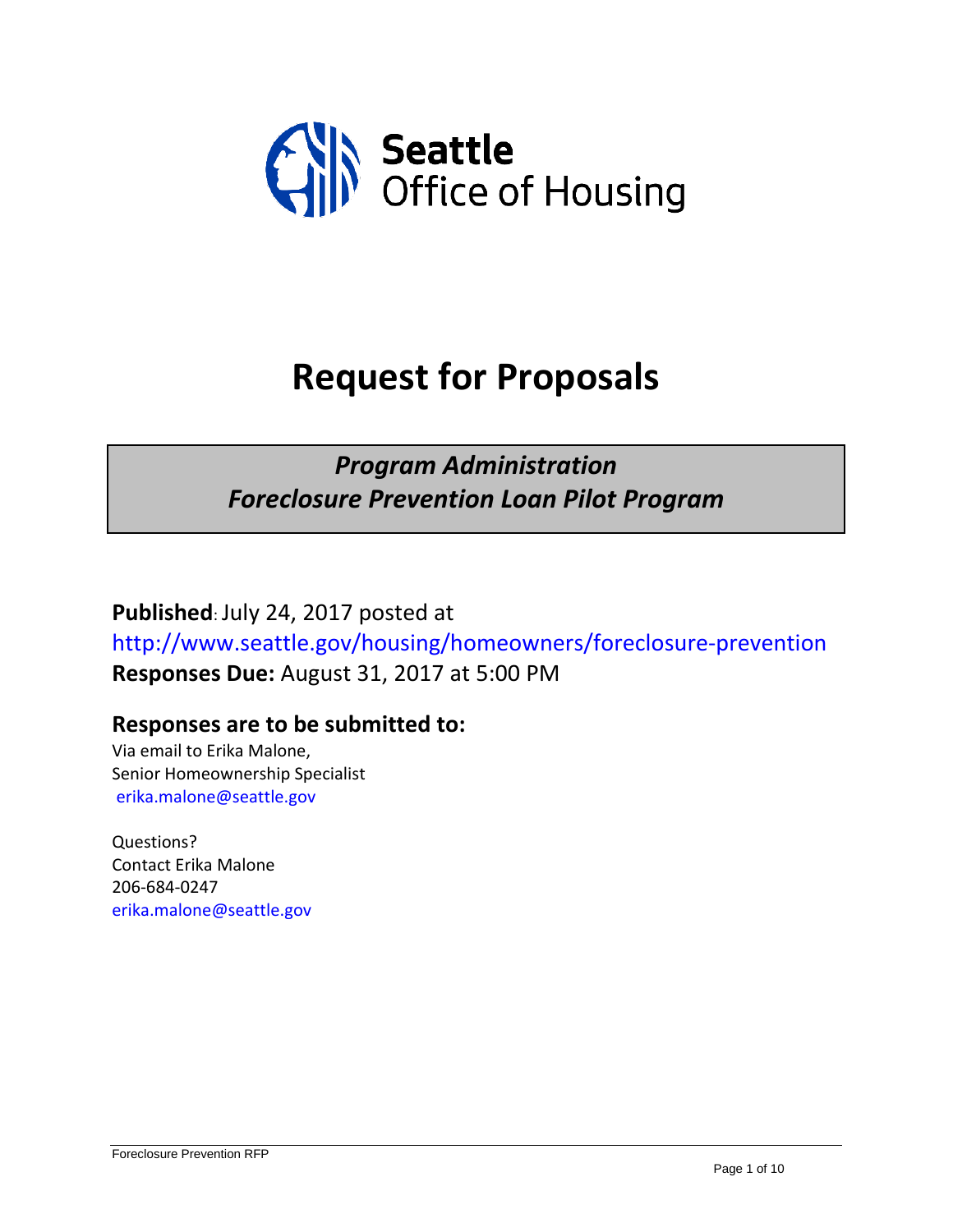## Table of Contents

| $\mathbf{L}$ |  |
|--------------|--|
| II.          |  |
| III.         |  |
| IV.          |  |
| V.           |  |
| VI.          |  |
| VII.         |  |
| VIII.        |  |
| IX.          |  |
| X.           |  |
| XI.          |  |
| XII.         |  |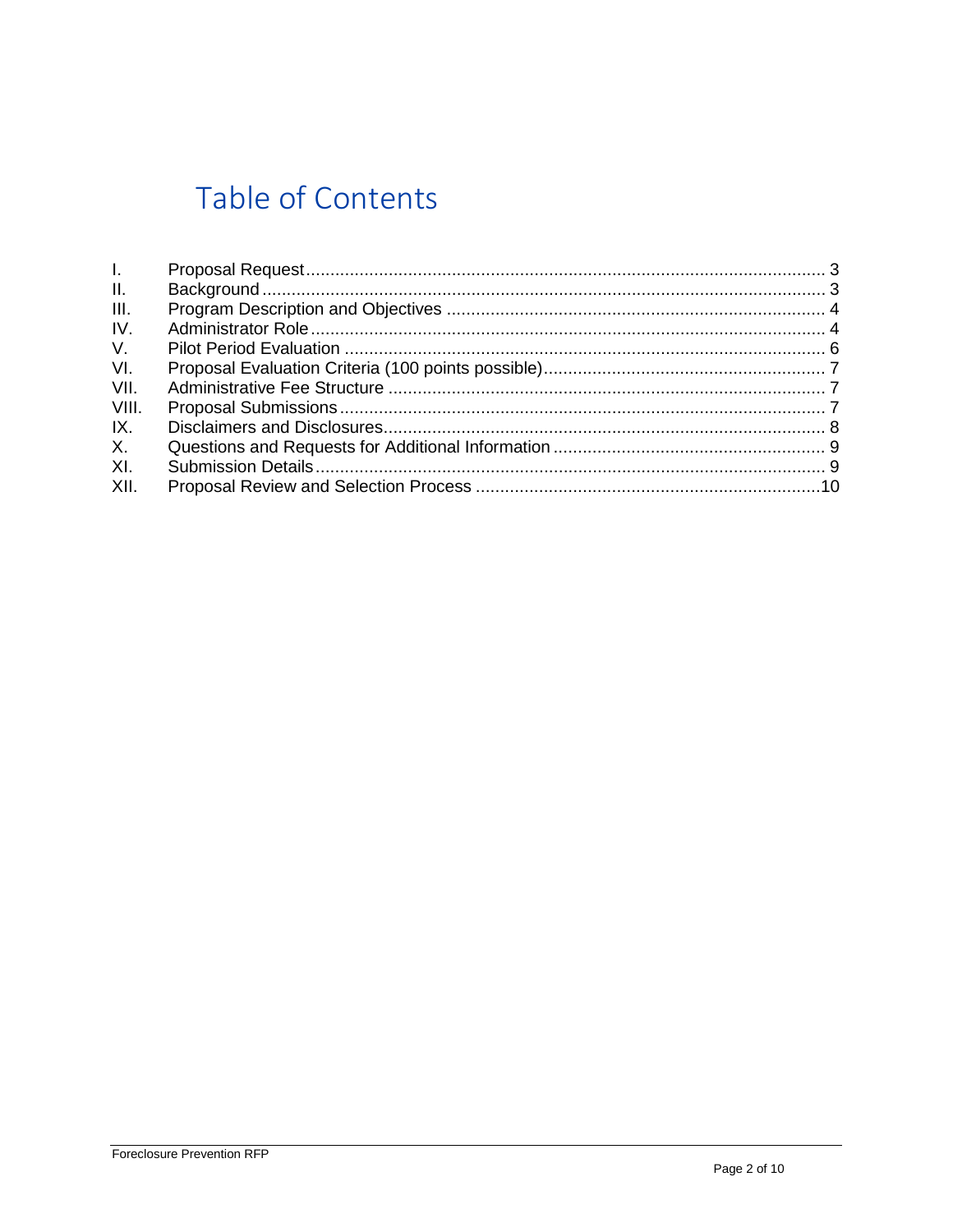### <span id="page-2-0"></span>I. Proposal Request

The City of Seattle Office of Housing is seeking proposals from qualified organizations to administer the pilot phase of a Foreclosure Prevention Loan Program (the Pilot Program). The two-year budget for the Pilot Program is \$484,000. This figure reflects an estimated 20 loans at an average of \$22,000 each and a 10% administrative fee.

Threshold qualification criteria include (1) a minimum of 2 years of loan origination and servicing experience and (2) a minimum of 2 years of experience providing housing counseling services or a well-established referral relationship with Seattle area housing counseling agencies.

We seek applicants with a strong track record of providing residential lending services, underwriting loans to distressed homeowners, working successfully with Seattle housing counseling agencies, and providing exemplary service to the community. The successful applicant will demonstrate experience and capacity in the following areas:

- Successfully reaching underserved populations
- Proficiency in record keeping and reporting
- Strong customer service, including working with diverse customers
- Strong portfolio management
- Strong knowledge and application of fair lending laws and regulations

The selected administrator will be responsible for compliance with all applicable laws, regulations, codes, contracts, and funding requirements.

### <span id="page-2-1"></span>II. Background

On August 2, 2016 Seattle voters overwhelmingly approved the \$290 million 2016 Housing Levy put before them by Seattle City Council. The 2016 Housing Levy included \$9.5 million for homeownership. In past levies, homeownership dollars were almost entirely focused on supporting new first-time homebuyers. In the 2016 Housing levy, two new eligible uses were added to support existing low-income homeowners: the foreclosure prevention loan program and home repair grant assistance. The 2016 Housing Levy Administrative and Financial Plan and Housing Funding Policies calls for OH to release an RFP to select an administrator of a foreclosure prevention pilot program.

A needs assessment, requested by City Council, was conducted in the fall of 2016. The needs assessment involved stakeholder outreach among non-profit organizations that serve distressed homeowners. It was found that while the foreclosure rate had decreased significantly in the years since the great recession, there is still a measurable need for foreclosure rescue services. If the current, relatively, low foreclosure rates continue over the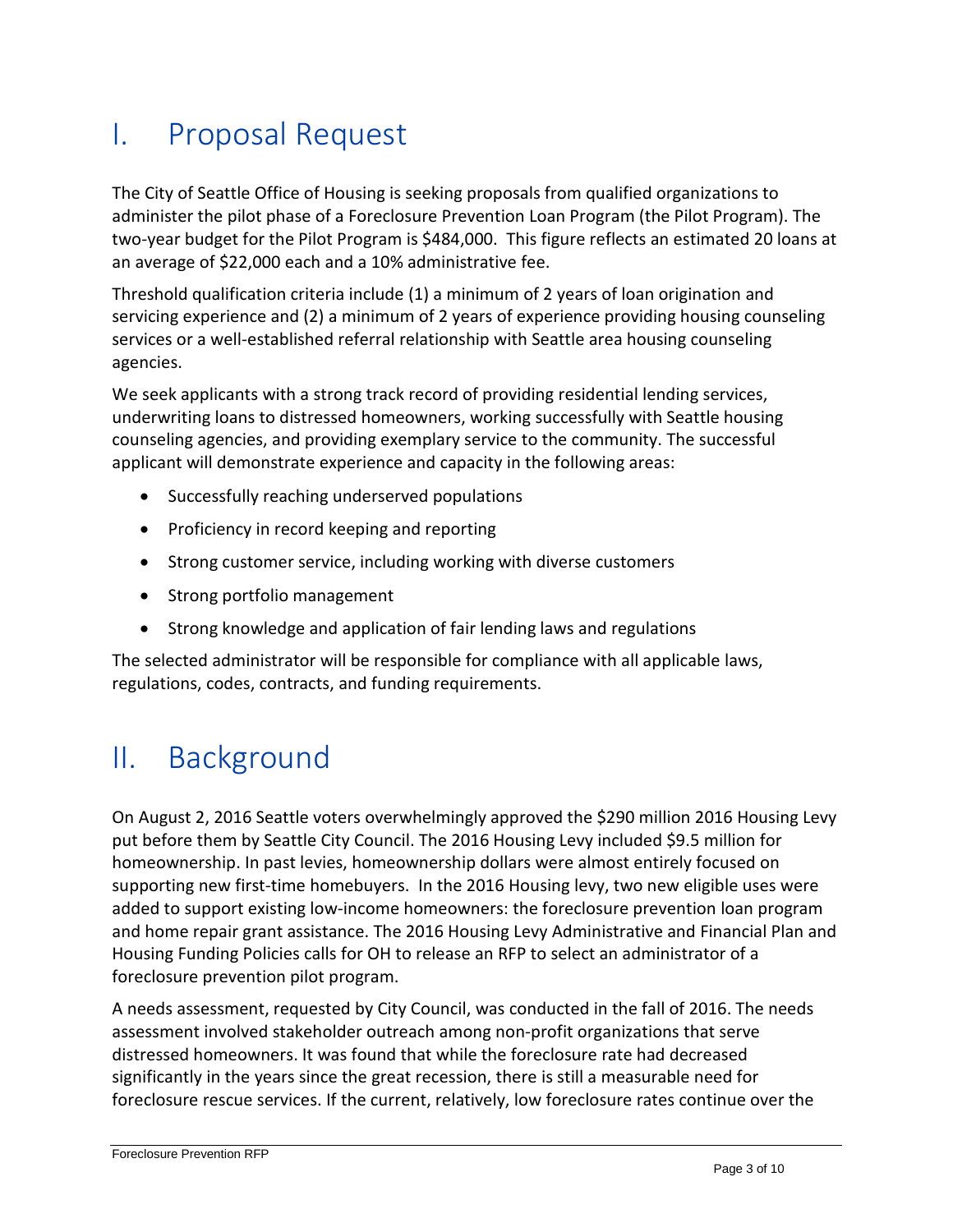term of the levy, an estimated 4,000-5,000 Seattle households could lose their homes to foreclosure. Given that 20% of all homeowning households in Seattle have incomes at or below 80% of the area median, it is reasonable to assume that 800-1,000 low-income households could be forced to leave Seattle in search of more affordable housing due to foreclosure. Many of these households are likely to be households of color.

### <span id="page-3-0"></span>III. Program Description and Objectives

The Pilot Program allows the provision of loans of up to \$30,000 to help a low-income homeowner avoid foreclosure. Loan funds can be used for housing-related costs that are necessary to avert foreclosure, and may include costs required to obtain a mortgage modification, delinquent mortgage payments, overdue property taxes, delinquent homeowner association dues, and interest and fees associated with late payments on the above. The Pilot Program is governed by the policies set forth in the 2016 Housing Levy Administrative and Financial Plan and Housing Funding Policies (found [here\)](https://www.seattle.gov/housing/levy).

Program objectives include:

- By providing one-time, limited intervention decreasing the number of foreclosures in Seattle and the subsequent displacement of low-income homeowners from Seattle, which disproportionately impact homeowners of color.
- Assisting low-income homeowners to remain successfully in their homes and communities.
- Creating effective partnerships with housing counselors, City departments, King County, non-profit organizations and other community groups in order to identify at-risk homeowners early in the foreclosure process and deliver information on available resources in a way that resonates with the homeowner and motivates the homeowner to take advantage of such resources.

### <span id="page-3-1"></span>IV. Administrator Role

The selected administrator shall be responsible for all activities associated with implementing the loan fund, including:

A. Underwriting

The administrator shall be responsible for underwriting all foreclosure prevention loan applications per the policies described below.

a. *Homeowner Eligibility:* Homeowners with household incomes at or below 80% of Area Median Income (AMI) who own and occupy their homes within the City of Seattle may be eligible for assistance. Homeowners must have experienced an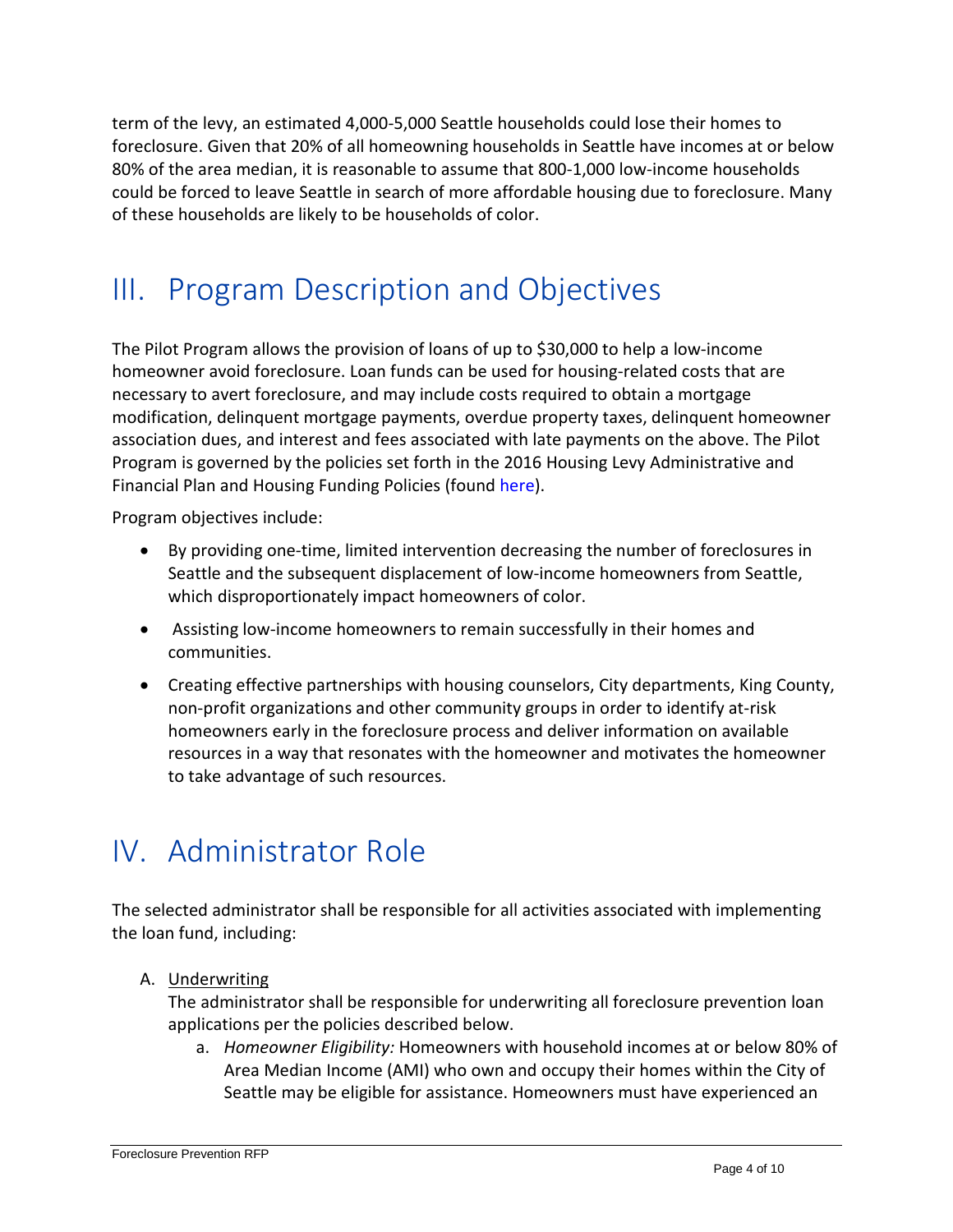identifiable hardship, such as job loss or medical crisis, that has resulted in delinquent housing payments. Homeowners must be working with and referred by an OH-approved homeownership counseling agency, and must fully explore alternatives, including workout options, prior to or in conjunction with applying for the foreclosure prevention loan. Homeowners may receive a loan only if they have a demonstrated ability to afford housing payments after receiving assistance and becoming current. Homeowner may retain \$5,000 in assets postintervention.

- b. *Eligible Uses:* Funds can be used for housing-related costs that are necessary to avert foreclosure. Such costs may include costs required to obtain a mortgage modification, delinquent mortgage payments, overdue property taxes, delinquent homeowner association dues, and interest and fees associated with late payments on the above.
- c. *Loan Terms:* Loan amounts will not exceed an amount that the borrower needs to avoid foreclosure. Additional underwriting criteria such as loan to value ratio which will be established by OH will apply. The maximum loan amount will be \$30,000. The minimum loan amount will be \$2,000. Borrowers must demonstrate the ability to afford their housing payments after receiving assistance based on a household budget and a ratio analysis conducted by the underwriter.

Interest rates can range between 0% and 3%. If the household budget can accommodate additional debt, loan will typically be amortized. Deferred loans may be an option. Applicants are encouraged to describe in detail their approach to determining interest rates and repayment schedules.

#### B. Servicing

The administrator shall be responsible for servicing all loans. All loan documents shall be between the administrator and the homeowner. At the end of the 24-month pilot period, OH will assess whether repaid funds may be revolved as additional loans or should be repaid to OH. Any interest earned on loans made will be subject to repayment to OH.

Loan documents shall be subject to OH approval prior to the closing of the first loan to ensure City interests are protected.

#### C. Marketing

The successful applicant will, in partnership with OH, market the program to agency partners and potential clients. At least three creative marketing strategies intended to reach at-risk homeowners early in the foreclosure process must be proposed in the RFP. In addition, OH will share responsibility for pursuing effective outreach partnerships with other City departments, King County Treasury Services, and the King County Assessor's Office to reach and serve eligible, distressed homeowners.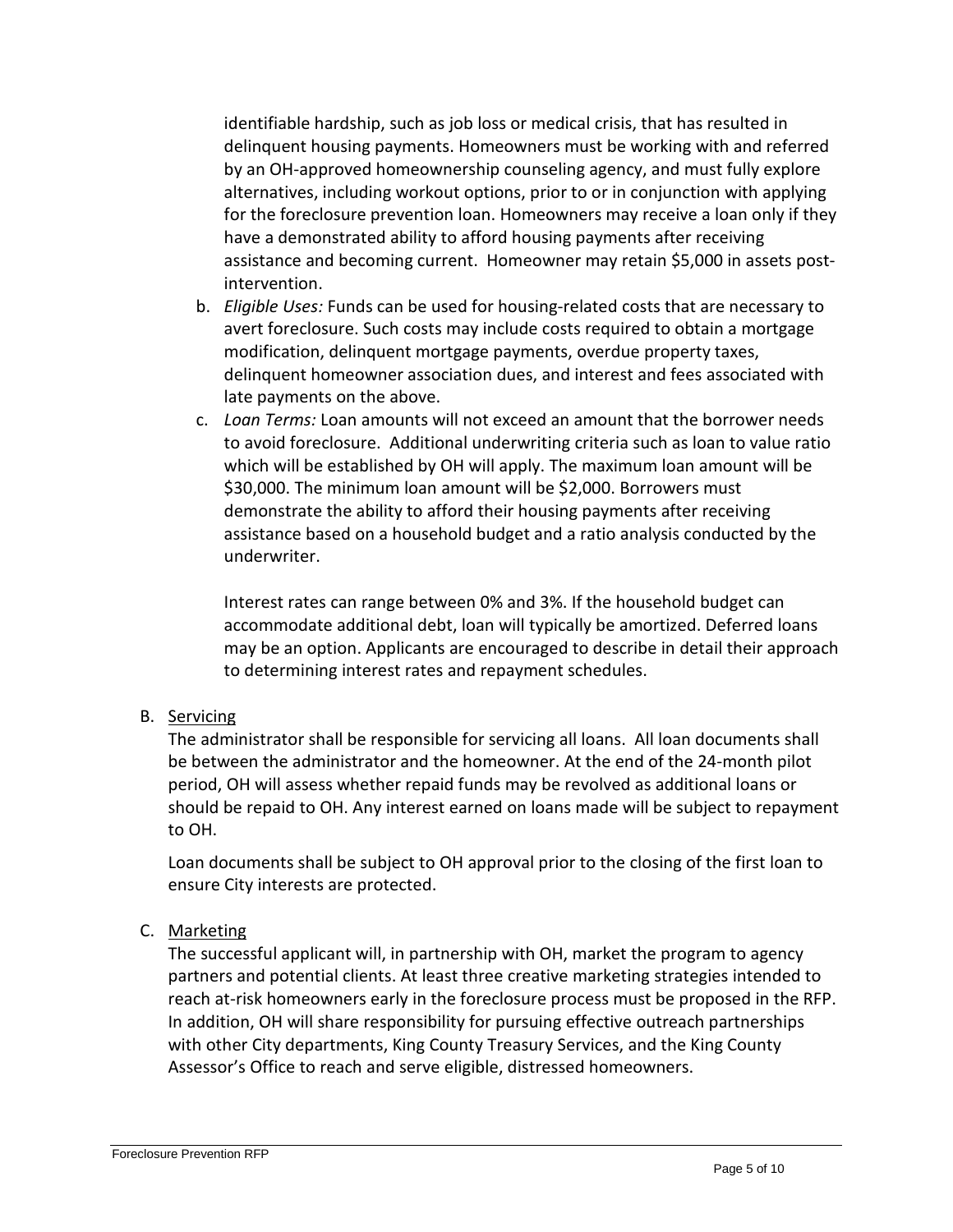#### D. Record Keeping and Reporting

The following data will be collected and reported quarterly to OH by the program administrator. Other data requests may be added depending on need. At the end of the two-year pilot period, this data will be used to evaluate the program's impact and if there is a continued need for the program:

- a. Number of households assisted
- b. Number of and demographic information for applicants failing to qualify for assistance, and why
- c. Case history: referral source, point in the foreclosure process at which applicant accessed the Pilot Program, other remedies or interventions sought/accessed in addition to the Pilot Program
- d. Demographic data on each household receiving assistance (income level, age, household size, race, etc.)
- e. Dollar level of assistance
- f. Loan to value ratios by household
- g. Structure of assistance (interest-bearing, amortized, term of loan, etc.)
- h. Outcomes by borrower at 6 months, 12 months, 18 months, 24 months
- i. Borrower repayments and fund balance (if applicable)

### <span id="page-5-0"></span>V. Pilot Period Evaluation

The Pilot Program will operate for at least a 24-month pilot period. The pilot period will begin the day that the contract with the administrator is executed OH will evaluate the efficacy of the program near the end of the pilot period, using the data listed above in Section IV.4 along with feedback from the program administrator and other program partners. OH will also assess whether unspent funds and repaid loan funds should be repaid to OH and if future loan repayments should be repaid to OH.

OH anticipates that a successful program will include:

- No fewer than an average of 7 homeowners served per year,
- Homeowners of color are served at least proportional to the percentage of Seattle homeowners of color relative to all Seattle homeowners, and ideally at higher rate,
- At least 90% of borrowers still own and occupy their home at the end of the 24-month pilot or have repaid the Foreclosure Prevention loan.

OH recognizes that this is a pilot program, and that success may ultimately look different from what is anticipated at the beginning.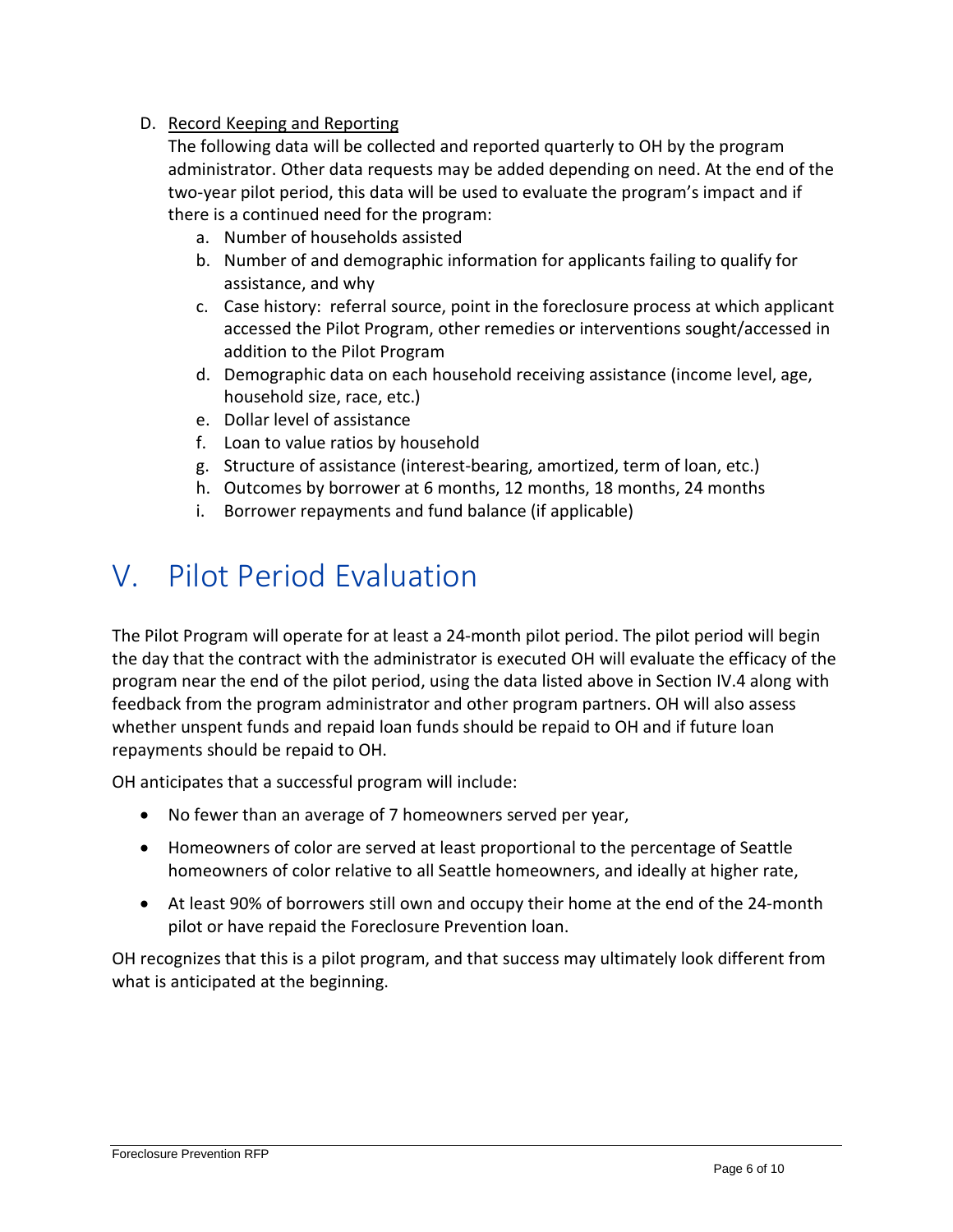# <span id="page-6-0"></span>VI. Proposal Evaluation Criteria (100 points possible)

- 1. *Capacity:* (35 points) The successful applicant will clearly demonstrate the organizational, staff and financial capacity to administer all the Pilot Program activities and responsibilities described in this RFP.
- 2. *Experience:* (30 points) The successful proposal will be submitted by an organization that clearly demonstrates the organizational and staff experience in the administration of loans to low-income households. This includes originating and underwriting loans for low-income borrowers, managing a loan portfolio, and either conducting homeownership counseling in-house and/or having strong working partnership with other housing counseling agencies. A successful applicant will show demonstrated success in reaching traditionally underserved populations, including people of diverse ethnic and cultural background and people with disabilities.
- 3. *Record Keeping and Reporting Systems:* (20 points) The successful applicant will demonstrate excellent record keeping protocols and demonstrate the ability to respond in a timely manner to requests for the kinds of data described in Section IV(D).
- 4. *Program Approach:* (15 points) The successful proposal will include a thorough description of feasible work flow process, outreach partnerships, underwriting criteria, decision-making framework for establishing loan terms, and plan for ongoing borrower engagement throughout the period of the loan. Proposed costs to administer, originate and service loans will be contemplated and weighed as part of the program approach. (See section VII.)

### <span id="page-6-1"></span>VII. Administrative Fee Structure

The program administrator may charge an administrative fee or a combination of fees (origination fee, servicing fee, flat administration fee). OH will negotiate a reasonable fee structure and payment schedule with the selected program administrator, which will be included in the contract for services.

Additionally, a counseling fee, paid for out of loan proceeds, may be paid to a third-party counseling agency, subject to approval by OH.

### <span id="page-6-2"></span>VIII.Proposal Submissions

Proposals should contain the following components: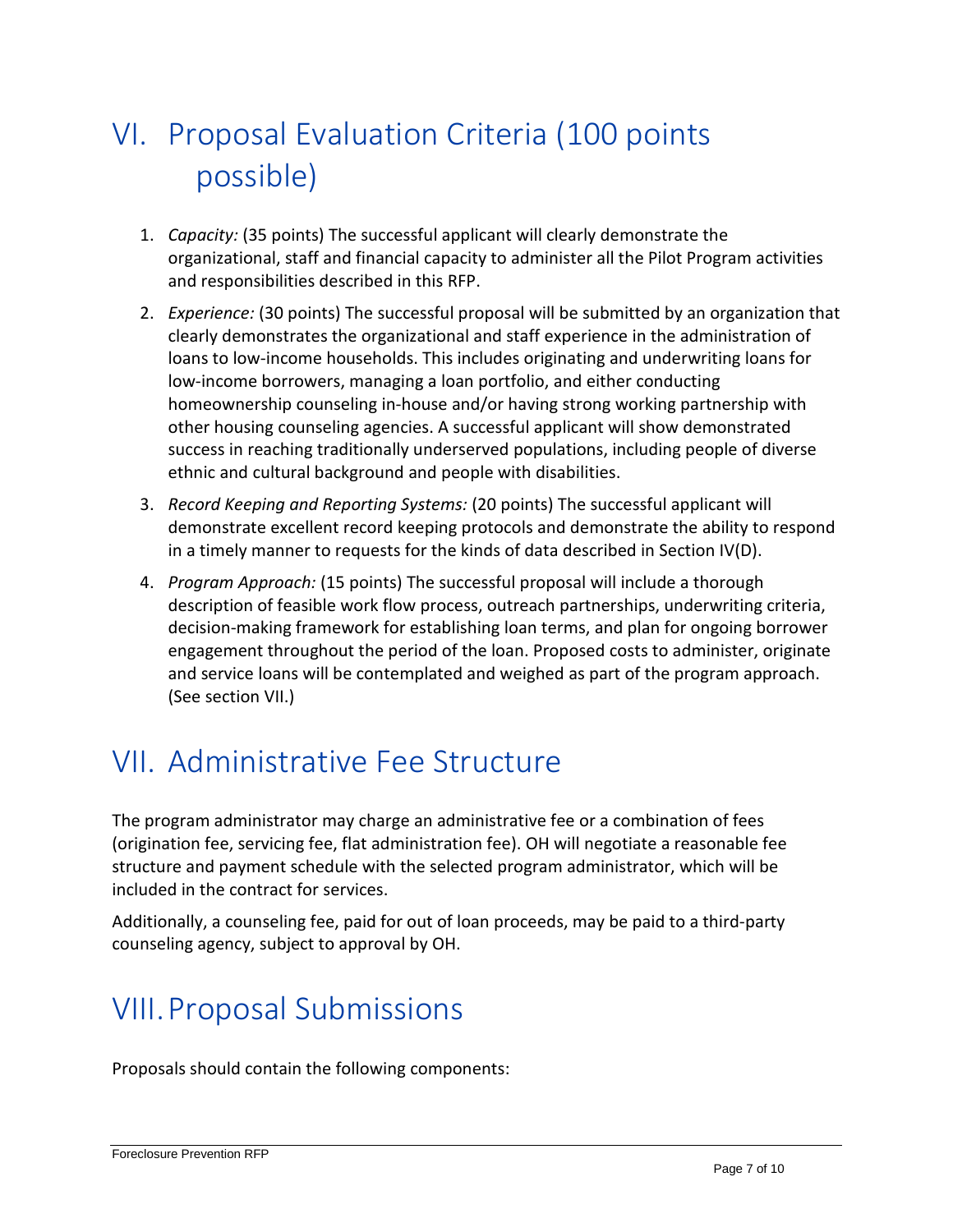- 1. Introduction: Cover letter describing organizational interest and contact information. General organizational information should include incorporation date, state and IRS tax status, mission, vision, strategic plan highlights (as they may relate to the proposed project), program areas and client demographics. Please provide names and brief bios of senior management and board members.
- 2. Program Approach: Describe the proposed program approach. Please include a description of how you will partner with housing counseling and other agencies to reach distressed homeowners. Please describe your workflow process from borrower identification and application through origination and underwriting, including your approach to declining applicants. Please describe your approach to servicing and determining interest rates and amortization schedules for a range of borrowers. Please also include your proposed fee structure and preferred payment schedule.
- 3. Organizational Experience and Capacity: Please provide detail regarding the organization's lending, loan origination and/or loan servicing experience, including number and types of loans originated, size of current portfolio and loss rate. Please also describe your current working relationships with housing counseling agencies. Provide a copy of the most recent 3 years of audited annual financial statements.
- 4. Staff Experience and Capacity: Identify and describe your lending team. In separate paragraphs, identify each person or company involved with the program and their respective roles. Include information about each team member's experience and qualifications. Additionally, include the resume of key team members.
- 5. Affirmative Marketing: Describe your organizational experience with and capacity for affirmative marketing, customer service, fair lending. Describe how potential borrowers learn about or are referred to your current loan programs. Describe the three creative marketing strategies that will be employed to reach at-risk homeowners early in the foreclosure process, as referred to in section IV.C
- 6. Record Keeping and Reporting Systems: Please describe your record keeping and reporting system and process. Please include the technology you use, what data you track and are able to report on, and your workflow around data tracking and reporting. Please also provide an sample of a real report that you generate now that might include data similar to the data outlined in Section IV(D).

### <span id="page-7-0"></span>IX. Disclaimers and Disclosures

This RFP is not a commitment or contract of any kind. The Office of Housing reserves the right to pursue any and/or all ideas generated by this request. Costs for developing proposals are entirely the responsibility of the applicant and shall not be reimbursed. OH reserves the right to alter timelines, amend or retract the RFP, waive as informality any irregularities in submittals, and/or reject any and all submissions. OH reserves the right to waive any requirements of this RFP when it determines that waiving a requirement is in the best interest of OH.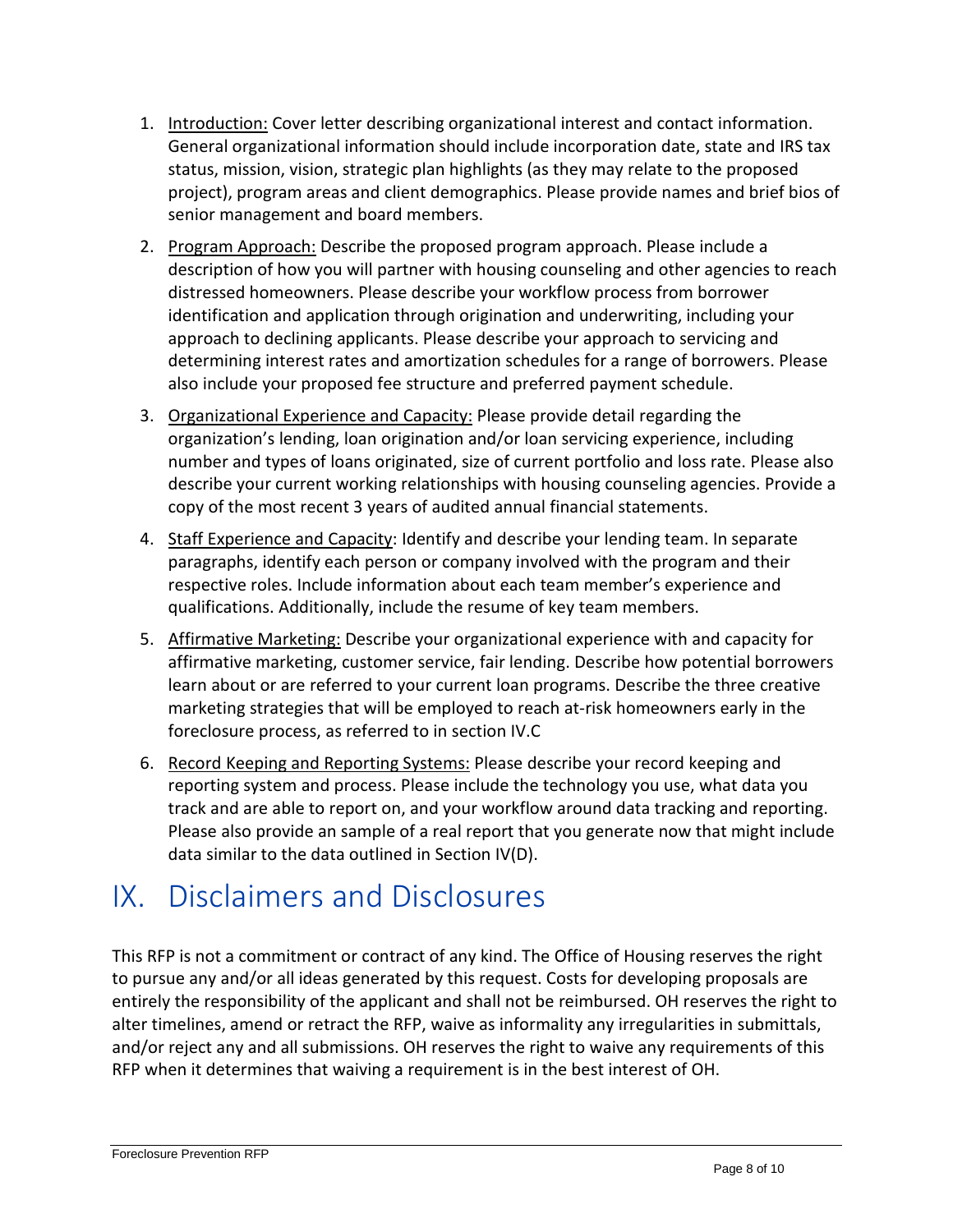All proposals and related materials become the property of the City upon delivery to OH. State law, RCW Ch. 42.17, provides that public records are subject to public inspection and copying unless specifically exempted. RCW Ch. 42.17 enumerates limited exemptions a public agency's obligation to disclose public records. If the applicant believes that portions of its proposal are exempt from disclosure to third parties, the applicant must clearly label the specific portions sought to be kept confidential and specify an exemption that the applicant is relying on. However, acceptance of a proposal containing such designations by OH is not an agreement that such material is legally confidential, and OH cannot guarantee that such information will not be disclosed.

The applicant recognizes and agrees that the City will not be responsible or liable in any way for any losses that the respondent may suffer from the disclosure of information or materials to third parties, nor for any use of information or materials by third parties.

# <span id="page-8-0"></span>X. Questions and Requests for Additional Information

Questions, clarifications, or requests for additional information regarding this RFP can be sent, via email to [erika.malone@seattle.gov](mailto:erika.malone@seattle.gov) any time before 5:00 P.M. on August 15, 2017. A list of all the questions received by that date, along with the answers to those questions will be emailed to all firms that express an interest in such information by 5:00 P.M. August 24, 2017.

There will be an attempt to answer questions and distribute the answers to such questions received after the above date but it will not be guaranteed.

### <span id="page-8-1"></span>XI. Submission Details

Please submit via email a full and final proposal by **5:00 on August 31, 2017**.

Please email the proposal to Erika Malone, Senior Homeownership Specialist at [erika.malone@seattle.gov](mailto:erika.malone@seattle.gov)

The subject line of the email should read "Full Proposal: Foreclosure Prevention Loan Program Pilot"

The document itself should be a PDF and be entitled "<applicant name> FPP Proposal"

Any proposals received after the **5:00 on August 31, 2017** deadline will not be accepted or considered.